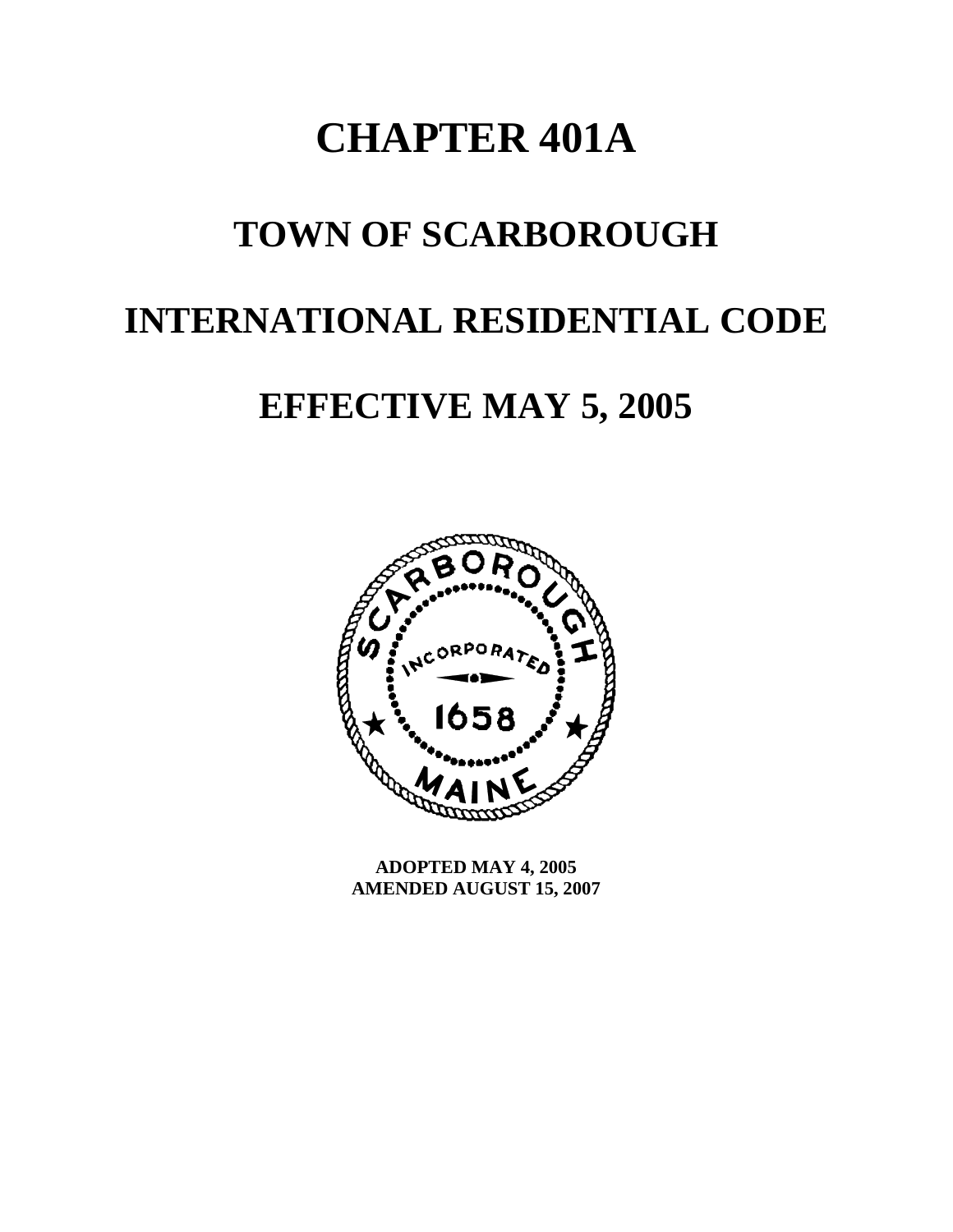#### **CHAPTER 401A TOWN OF SCARBOROUGH ORDINANCE ADOPTING THE 2003 RESIDENTIAL CODE EFFECTIVE MAY 5, 2005**

**BE IT ORDAINED**, by the Town Council of the Town of Scarborough, Maine, in Town Council assembled, as follows:

### **Section 1.**

 That a certain document, a copy of which is on file in the office of the Town Clerk of the Town of Scarborough, being marked and designated as the International Residential Code, 2003 edition, as published by the International Code Council ("the Code"), be and is hereby adopted as the Residential Code of the Town of Scarborough, in the State of Maine for regulating and governing the construction, alteration, movement, enlargement, replacement, repair, equipment, location, removal, and demolition of detached one and two family dwellings and multiple single family dwellings (townhouses) not more than three stories in height with separate means of egress as herein provided; providing for the issuance of permits and collection of fees therefore; and each and all of the regulations, provisions, penalties, conditions and terms of said Residential Code on file in the office of the Town of Scarborough and are hereby referred to, adopted, and made a part hereof, as if fully set out in this ordinance, with the additions, insertions, deletions and changes, if any, as prescribed in Section 2 of this ordinance.

#### **Section 2. Code Revisions.**

Throughout the Code, all references to the "International Plumbing Code" shall be deleted and replaced with the words "State of Maine Internal Plumbing Rules Chapter 238."

Throughout the Code, all references to the "International Fuel Gas Code" shall be deleted and replaced with the words "NFPA 54 National Fuel Gas Code 2002."

Throughout the Code, all references to the "International Private Sewage Disposal Code" shall be deleted and replaced with the words "Maine Subsurface Wastewater Disposal Rules, Chapter 241."

Throughout the Code, all references to the "ICC Electrical Code" shall be deleted and replaced with the words "Rules adopted by the Electricians' Examining Board pursuant to 32 M.R.S.A. § 1153-A."

In addition, the following sections are hereby revised:

Section R101.1 Title is amended by inserting the words "Town of Scarborough."

Section R105.2 Work Exempt from Permit is amended by deleting the words "1. Onestory detached accessory structures, provided the floor area does not exceed 200 square feet (18.58m²)." without replacement.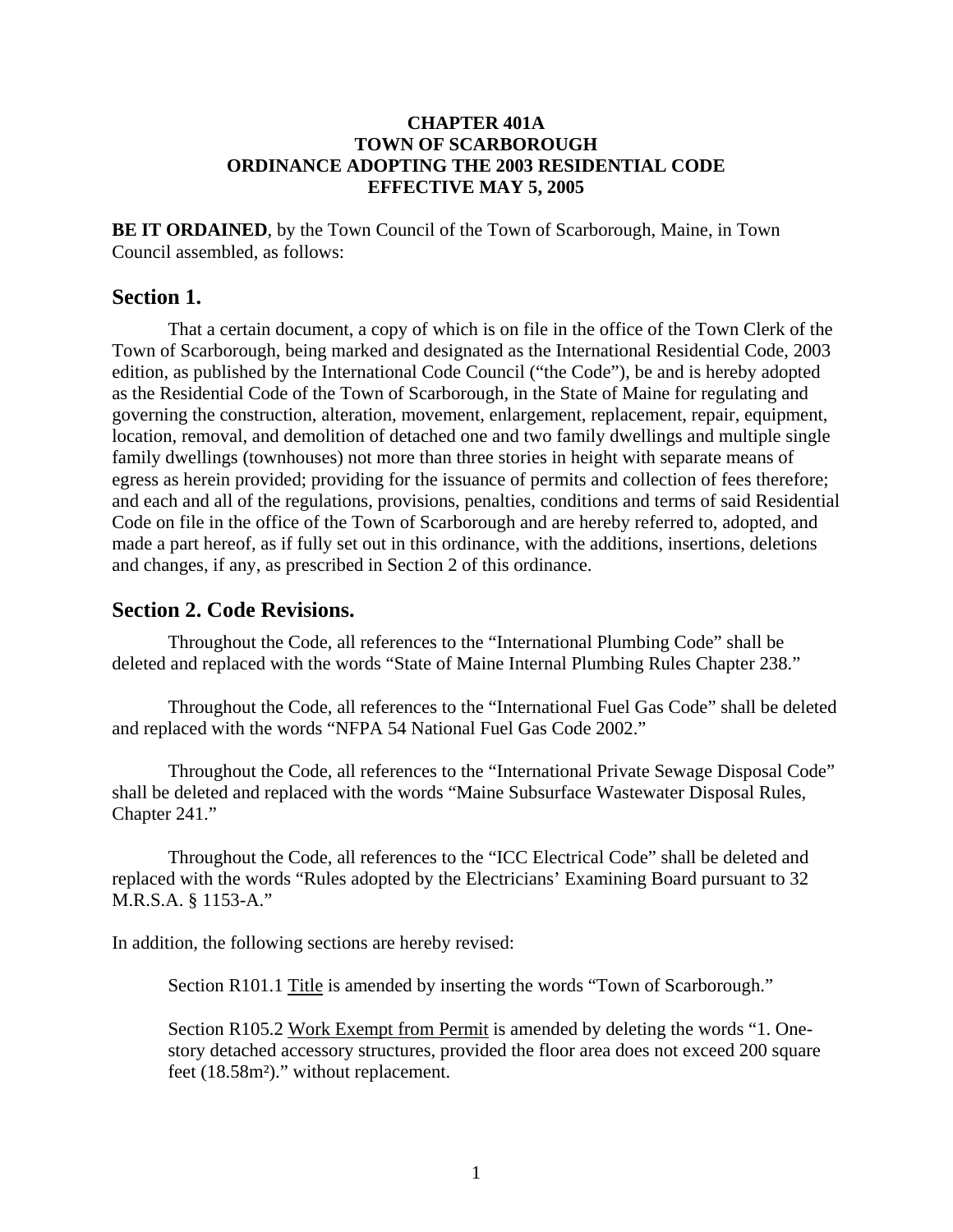Section R112.1 Board of Appeals, General is amended by deleting the second and third sentences and substituting the words "The Town of Scarborough Zoning board of Appeals shall serve as the Board of Appeals."

Section R112.3 Qualifications is amended by deleting the entire section.

Table R301.2(1) Climate and Geographic Design Criteria is amended by inserting "60 lbs" under "ground snow load"; "100 mph" under "wind speed"; "1.05" under "seismic design category"; "severe" under "weathering"; "48 in" under "frost line depth"; "none to slight" under "termite"; "none to slight" under "decay"; "0° F" under "winter design temp"; "yes" under "ice shield underlayment required"; "1985" under "flood hazard"; "1500" under "air freezing index" and; "45º F" under "mean air temperature."

Section R310.1.1 Minimum Opening Area is replaced with the following:

**R310.1.1 Minimum opening area.** All emergency escape and rescue openings, including first floor egress windows, shall have a minimum net clear opening of 5.7 square feet (0.530m²).

Chapters 26-32 are deleted in their entirety and are to be replaced with the words "All plumbing shall be installed in accordance with the State of Maine Internal Plumbing Code, Chapter 238."

Chapters 33-42 are deleted in their entirety and are to be replaced with the words "All electrical shall be installed in accordance with the NFPA 70 National Electrical Code 2002."

Appendix A shall be deleted in its entirety.

### **Section 3.**

Violation Penalties: Any person who violates a provision of the Code or fails to comply with any of the requirements thereof, or who erects, constructs, alters or repairs a building or structure in violation of the approved construction documents or directive of the building official, or of a permit or certificate issued under the provisions of the Code, shall be subject to penalties, upon conviction, of a fine of not less than one hundred (100) dollars and not more than two thousand five hundred (2500) dollars. Each day that a violation continues after due notice has been served shall be deemed a separate offense.

Repeal of Prior Ordinances. This ordinance repeals and replaces, as of May 5, 2005, the Town of Scarborough Building Code, Chapter 401, adopted on March 18, 1998.

### **Section 4. Emergency Measures. [August 15, 2007]**

**Imminent danger.** When, in the opinion of the building official, there is imminent danger of failure or collapse of a building that endangers life, or when any building or part of a building has fallen and life is endangered by the occupation of the building, or when there is actual or